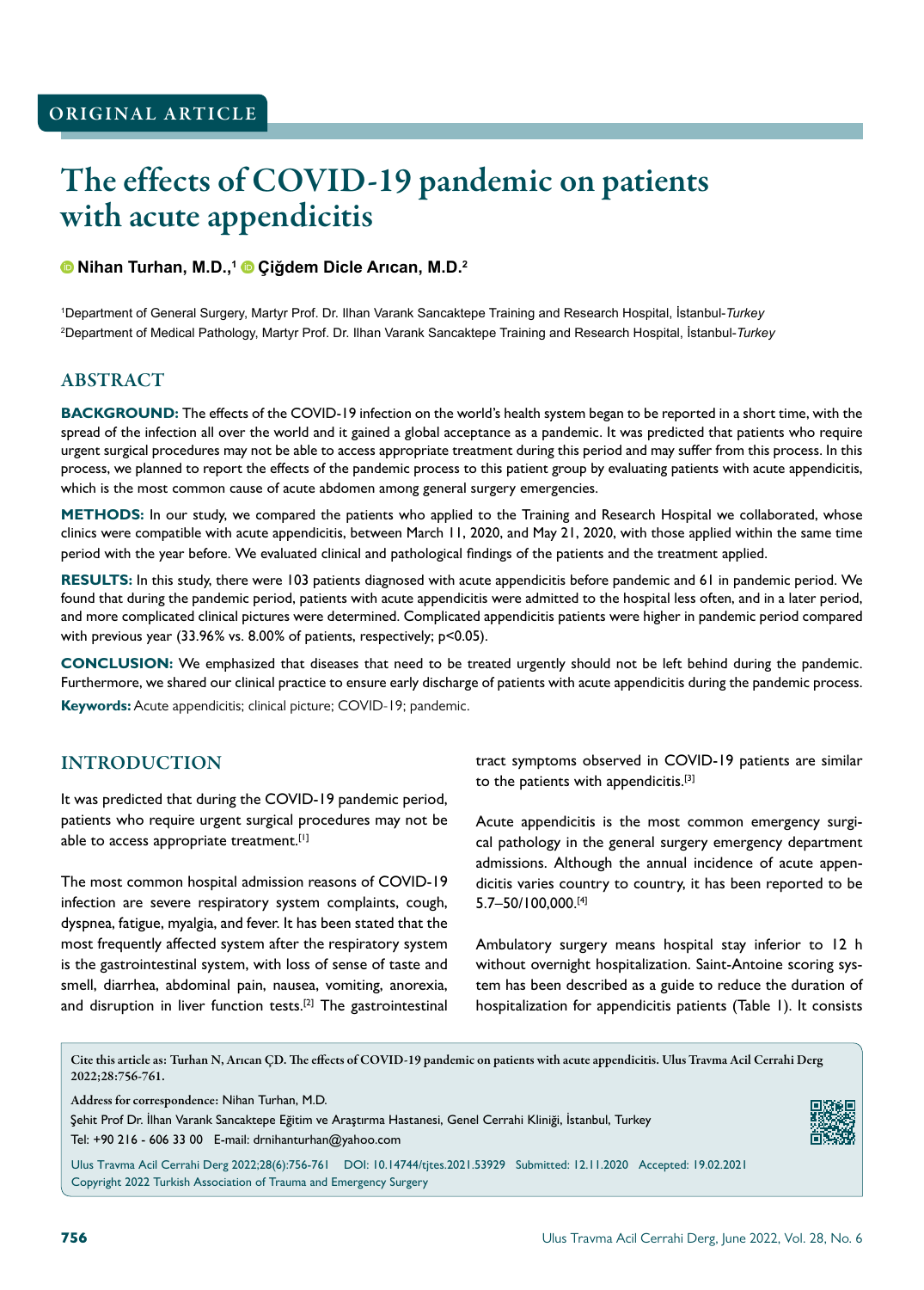| Point |
|-------|
|       |
|       |
|       |
|       |
|       |
|       |

of five variables. In this scoring system, patients are evaluated according to their body mass index  $\left($  <28 kg/m<sup>2</sup>), leukocyte count (<15.000/μL), C-reactive protein (CRP) value (<3 mg/ dL), presence of perforation findings on computerized tomography (CT), and appendix diameter (10 mm). If the variable is positive, 1 point is given. The score ranges from 0 to 5. Based on the score obtained, patients are evaluated for early post-operative discharge. In the study by Lefrancois et al.<sup>[5]</sup> with 468 appendicitis patients, ambulatory appendectomy was accepted safe for patients with Saint-Antoine scores 4 and 5.

The aim of our study is to report the effects of the COVID-19 pandemic on appendicitis patients. We compared the clinical data, treatment processes, and pathology results of acute appendicitis patients in the pandemic period with pre-pandemic period. Moreover, we discussed our clinical practices with Saint-Antoine scoring system for early discharge of patients during the pandemic period.

## MATERIALS AND METHODS

In our study, K35 over the ICD codes among adult patients diagnosed with acute appendicitis between March 11, 2020, and May 21, 2020, which includes the COVID-19 pandemic period, and the same time period of the previous year (March 11, 2019–May 21, 2019) were evaluated. Patients were evaluated in terms of age, gender, time between the onset of symptoms and admission to the hospital, leukocyte counts and CRP values, appendix diameter on CT, presence of complicated appendicitis findings on CT, peroperative complications, pathology results, and hospitalization times. Statistical Package for the Social Sciences for Windows®22.0 (IBM Corporation, Chicago, Illinois) software was used for data analysis while evaluating the data of patients. Mann–Whitney U-test was used as a comparison analysis. Significant P-value was accepted as <0.05. This retrospective study is approved by our Institutional Ethics Committee.

#### **RESULTS**

Between March 11, 2019, and May 21, 2019, there were 103 patients diagnosed with acute appendicitis, and 61 patients between March 11, 2020, and May 21, 2020, including the pandemic period. Three of the patients diagnosed with acute appendicitis, had concurrent COVID-19 pneumonia at the time of admission. Two of these patients were treated medically with antibiotics. One patient underwent an open technique appendectomy.

Table 2 presents clinical data of patients with acute appendicitis. When the clinical data of the patients are compared, the distribution of findings including age, gender distribution, leukocyte count, and CRP value at the time of hospital admission and appendix findings on CT are similar between the groups before and during the pandemic period. There was a decrease in the number of patients diagnosed with acute appendicitis during the pandemic period while there was an increase in the average period between the onset of symptoms and admission in pandemic period (p<0.05). When the treatments applied to the patients were evaluated, medical treatment was given to three patients before the pandemic, while 10 patients were followed up with medical treatment without surgery during the pandemic period. In the selection of antibiotic treatment, the complaints of nausea and vomiting were evaluated. Patients who tolerate oral intake were prescribed amoxicillin and clavulanic acid 1 g tablets to

| Table 2. | Clinical data of appendicitis patients |  |
|----------|----------------------------------------|--|
|----------|----------------------------------------|--|

|                                                                      | Before the pandemic<br>period | During the pandemic<br>period |
|----------------------------------------------------------------------|-------------------------------|-------------------------------|
| Total number of patients                                             | 103                           | 61                            |
| Age (average years)                                                  | 36.77                         | 35.38                         |
| Gender (Female/Male)                                                 | 36/67                         | 19/42                         |
| Time from appearance of symptoms to hospital admission (average day) | 1.15                          | 1.95                          |
| Leukocyte count (average/µL)                                         | 12.88                         | 15.01                         |
| $CRP$ (average-mg/dL)                                                | 4.38                          | 6.47                          |
| Appendix diameter on CT (average-mm)                                 | 10.70                         | 11.56                         |
| Number of patients with complicated appendicitis findings on CT      | 12                            | 7                             |

CRP: C-reactive protein; CT: Computerized tomography.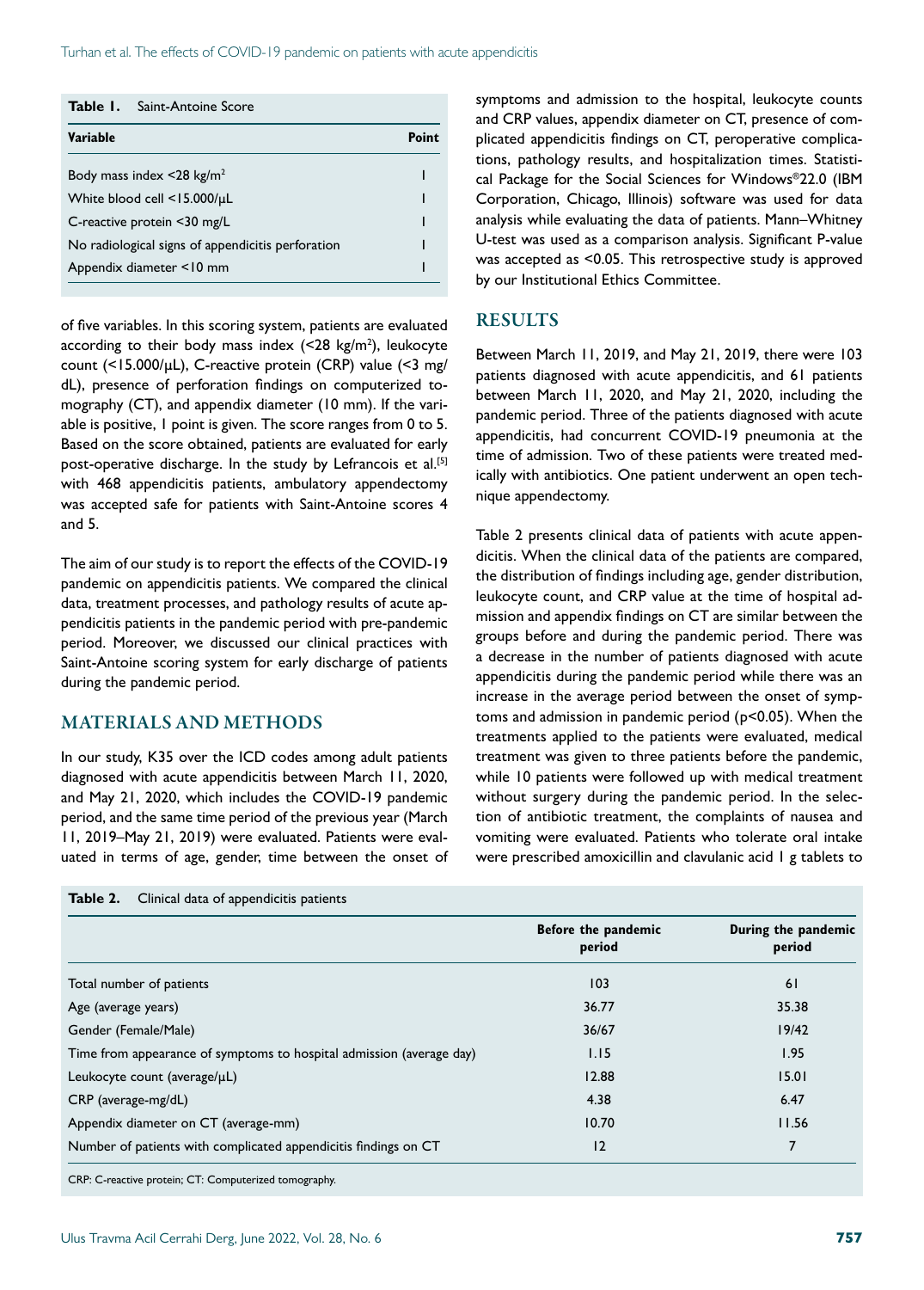be used orally if they did not have penicillin allergies while ciprofloxacin 500 mg and metronidazole 500 mg combinations were prescribed for those with penicillin allergies. [6] Four patients who could not tolerate oral intake were hospitalized and given antibiotic therapy intravenously. Two of the patients in medical treatment group had an increase in abdominal pain and increased CRP and leukocyte values during their follow-up and laparoscopic appendectomy was performed to them.

When the surgical treatment methods were evaluated, it was found that open appendectomy was performed in three patients before the pandemic and 22 patients during the pandemic period. On the other hand, laparoscopic appendectomy was applied to 97 patients before the pandemic and 31 patients during the pandemic period. In the light of these data, it was observed that the rates of conservative treatment and open surgery increased in the treatment options of acute appendicitis patients during the pandemic period (p<0.05) (Table 3).

The distribution of peroperative complications is shown in Table 4. Superficial wound infection, intra-abdominal abscess, and small intestine injury were the peroperative complications in the operated patients. Superficial wound infection and intra-abdominal abscess were statistically higher in open surgeries in pandemic period (p<0.05) and small intestine injury occurred in one patient in laparoscopic surgery in pandemic period (p<0.05). When the pathology results of the patients were evaluated, uncomplicated acute appendicitis with local peritonitis was found in 95 patients before the pandemic, in 35 patients during the pandemic period. Eight patients before the pandemic and 18 patients during the pandemic period had perforated phlegmonous or suppurative appendicitis (p<0.05) (Table 5). In the histopathological examination of cases of uncomplicated acute appendicitis, it was noted that acute inflammation findings were mild, mostly limited to the muscularis propria in the appendix wall. In the histopathological examination of the appendices of patients with perforated phlegmonous or suppurative appendicitis, which we tracked more frequently during the pandemic period, it was observed

## **Table 3.** Treatments applied

|                          |             | Before the pandemic period |    | During the pandemic period | p-value                |
|--------------------------|-------------|----------------------------|----|----------------------------|------------------------|
|                          | $\mathbf n$ | %                          | n  | %                          |                        |
| Total number of patients | 103         | 100                        | 61 | 100                        | <0.05 (Mann-Whitney U) |
| Medical treatment        | 3           | 2.91                       | 8  | 13.11                      | <0.05 (Mann-Whitney U) |
| Open surgery             |             | 2.91                       | 22 | 36.06                      | <0.05 (Mann-Whitney U) |
| Laparoscopic surgery     | 97          | 94.17                      | 31 | 50.81                      | >0.05 (Mann-Whitney U) |

#### **Table 4.** Peroperative complications

|                             |                              | Before the pandemic period  | During the pandemic period   |                             |  |
|-----------------------------|------------------------------|-----------------------------|------------------------------|-----------------------------|--|
|                             | Laparoscopic<br>appendectomy | <b>Open</b><br>appendectomy | Laparoscopic<br>appendectomy | <b>Open</b><br>appendectomy |  |
| Superficial wound infection | l (p>0.05)                   | 6 ( $p > 0.05$ )            | $0$ (p $>0.05$ )             | 8(p<0.05)                   |  |
| Intraabdominal abscess      | 2(p>0.05)                    | $0$ ( $p > 0.05$ )          | 1(p > 0.05)                  | 2(p<0.05)                   |  |
| Small intestine injury      | $0$ ( $p > 0.05$ )           | $0$ ( $p > 0.05$ )          | (p<0.05)                     | 0 $(p > 0.05)$              |  |

#### **Table 5.** Pathological findings

|                                                 | Before the pandemic<br>period |       | During the pandemic<br>period |       | p-value                |
|-------------------------------------------------|-------------------------------|-------|-------------------------------|-------|------------------------|
|                                                 | $\mathbf n$                   | %     | $\mathbf n$                   | %     |                        |
| Total number of specimens evaluated             | 100                           | 100   | 53                            | 100   |                        |
| Uncomplicated acute appendicitis                | 92                            | 92.00 | 35                            | 66.03 | <0.05 (Mann-Whitney U) |
| Perforated phlegmonous-suppurative appendicitis | 8                             | 8.00  | 18                            | 33.96 | <0.05 (Mann-Whitney U) |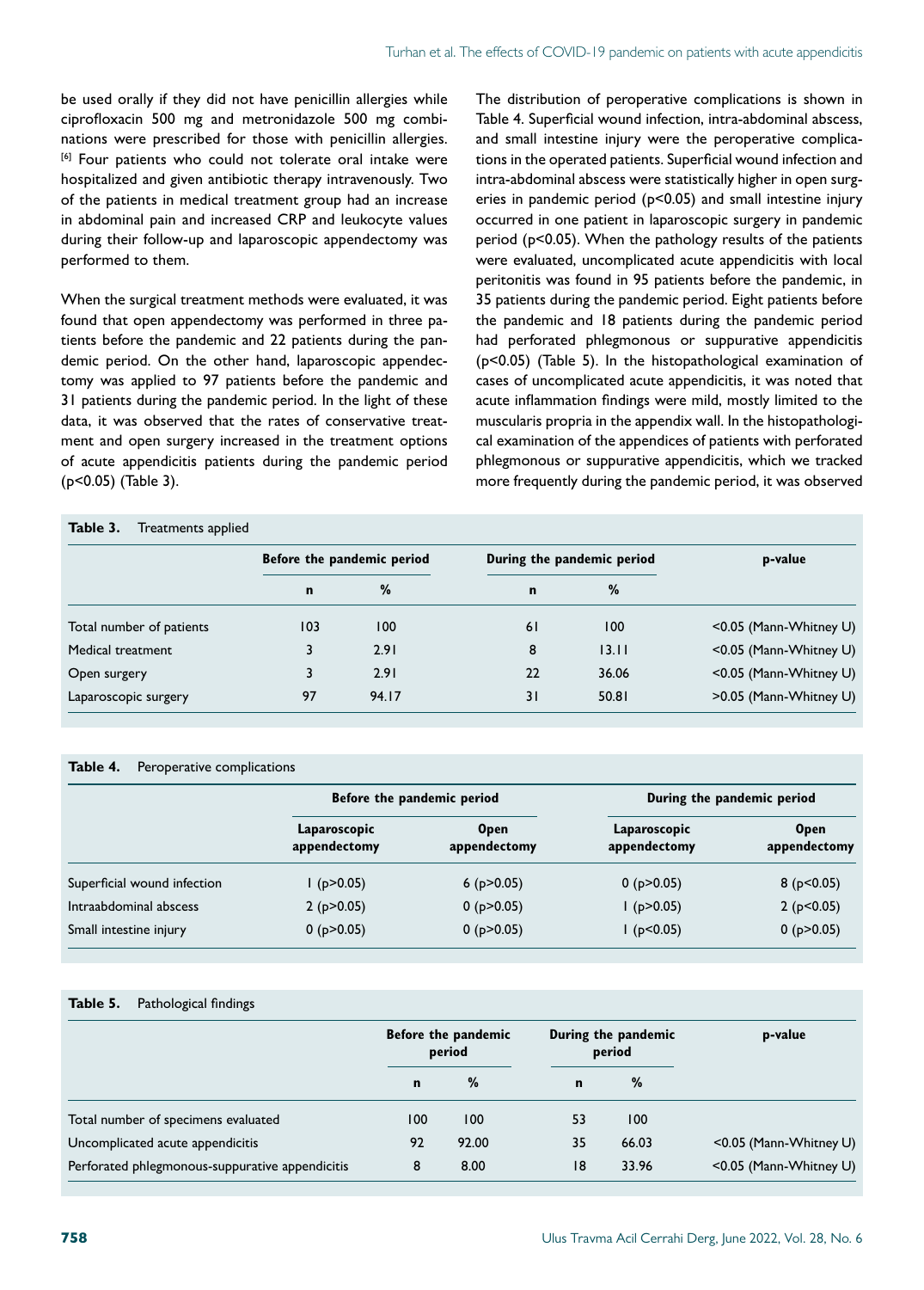| Hospitalization duration<br>Table 6.    |                            |                            |                        |
|-----------------------------------------|----------------------------|----------------------------|------------------------|
|                                         | Before the pandemic period | During the pandemic period | p-value                |
| Hospitalization duration (average days) | $\overline{28}$            | l.44                       | >0.05 (Mann-Whitney U) |

that the inflammation consisting of neutrophil leukocyte, lymphocyte, and plasma cells started from the appendix lumen and spread to the appendix wall. As a result of perforation in these areas, local peritonitis findings due to acute inflammation in the surrounding serosal tissue were noted. For appendicitis patients, the average length of hospitalization duration in the pre-pandemic period was 1.28 days and 1.44 days during the pandemic period (p>0.05) (Table 6).

#### DISCUSSION

In the light of the data we obtained, when the numbers of acute appendicitis patients before and during the pandemic were compared, a statistically significant decrease was found in the number of admissions of appendicitis patients to hospital during the pandemic period. When the patients with late hospital admissions were questioned, we learned that the patients preferred to use spasmolytics, stomach protective or analgesics drugs, or different alternative medicine products at home instead of coming to emergency service. Some of them used traditional methods such as putting hot water bags on their abdomen. Afterward, they applied to the emergency department when the pain did not cease. The decrease in the number of acute appendicitis patient referrals and clinical presentations we obtained was similar to the data in the world. [7,8] The literature data on which appendicitis patients can be cured by giving antibiotic treatment to reduce the use of operating rooms and hospital beds in COVID-19 crisis which was reviewed.

Findings in clinical and radiological imaging methods were used in the selection of antibiotic treatment of appendicitis patients. Because of the high risk of recurrence and perforation, patients with severe clinical findings and appendicolith detected in the lumen of the appendix on CT scans were not included in the medical treatment group in accordance with the literature data.[9,10] In the selection of antibiotics to be applied, drugs that are simple, inexpensive, easily accessible, and effective against Gram-negative and anaerobic bacteria were preferred.<sup>[6,9-11]</sup> In our clinic, during the pandemic period, more patients with acute appendicitis were treated with antibiotics without surgery. Our results show that, for the selected patients, medical treatment is also a safe option for the treatment of appendicitis. As Gok et al.<sup>[12]</sup> stated in their studies, efforts were made to select the most appropriate method to protect us and our patients who needed emergency intervention. While laparoscopic surgery was technically recommended in the previous period in the surgical treatment of appendicitis patients, there were publications suggesting open surgery, considering that laparoscopic operations during the pandemic period may cause the spread of infection through aerosolization.<sup>[13,14]</sup> However, other studies have not shown clinical evidence for restriction of laparoscopic and robotic surgery.<sup>[15,16]</sup> In the light of these data, appendectomy was performed both by open method and laparoscopically in our hospital for the surgical treatment of appendicitis patients during the pandemic period. Compared to the pre-pandemic period, the number of patients treated with open appendectomy in our clinic increased during the pandemic period. For patients undergoing surgical treatment, efforts were made to keep the operation time short, try to control bleeding in the best way with meticulous surgical technique, and use drains as rare as possible by the way try to minimize the risk of wound infection.

When the pathology results of the patients were evaluated, the inflammation findings observed in the appendix during the pandemic period were more severe, and severe inflammation and local peritonitis findings were more common in the surrounding serosal surfaces. Patients with perforated phlegmonous or suppurative appendicitis have a significantly higher risk of morbidity and mortality compared to patients with uncomplicated acute appendicitis. The mortality risk is <0.1% for patients with uncomplicated acute appendicitis and up to 0.6% for patients with gangrenous appendicitis. It has been reported to increase up to 5% for perforated appendicitis patients.[4] This serious increase in risk reported for complicated appendicitis patients and highlights the importance of early diagnosis and treatment.

During the pandemic process, hospitalization periods were tried to be kept as low as possible in the treatment of patients. In our clinical practice, with guidance of Saint-Antoine scoring system, patients with score 4 or more were discharged earlier. However, a moderate increase was found in the mean hospitalization times during the pandemic period as the complicated appendicitis patients increased during the pandemic period.

In a recent study by Turanli et al.,  $[17]$  they tried to show the effects of the pandemic period on appendicitis patients. Two hundred and fourteen appendicitis patients were included to the study. In the end, it was shown that there was an increase in the diagnosis of complicated appendicitis during the pandemic period but no statistically significant increase in the number of perforated appendicitis. In that study, they reported the low number of the patients as the limiting fac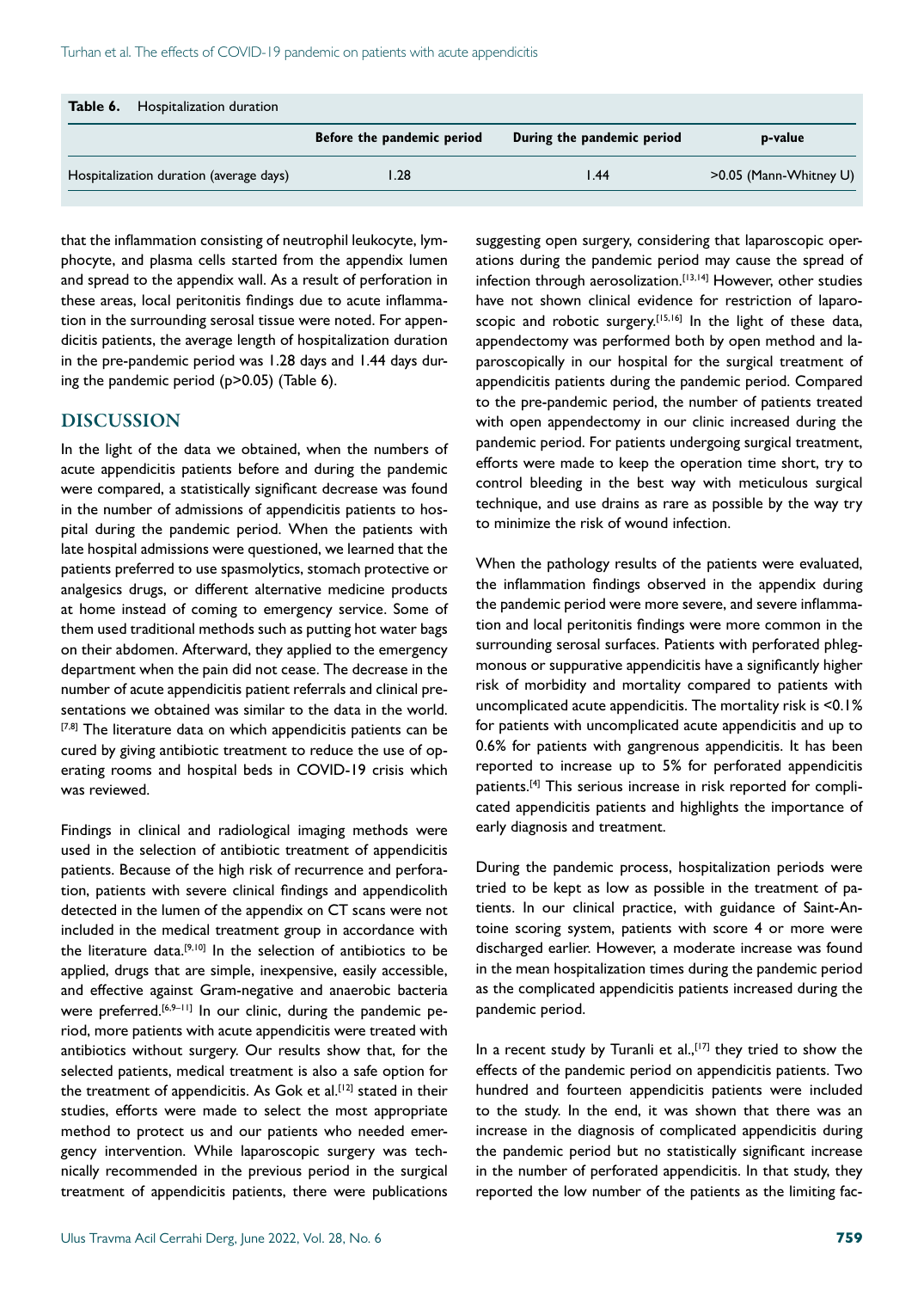tor. We would like to report that the number of the patients in our study is also low and a limitation for our study as well.

Another limitation of our study was the patients with plastron appendicitis. We thought that there were some patients with plastron appendicitis who did not admit to the hospital during the study periods, especially in the pandemic period. As the exact number of plastron appendicitis patients could not be reached, we did not include them to our study.

## **Conclusion**

The data we obtained as a result of our study proves that even acute appendicitis patients, which are the most common emergency types encountered by the general surgery department and have low morbidity and mortality risks, can be encountered with complicated situations during the pandemic period.

As reported at the beginning of the pandemic, we think that to prevent diseases requiring emergency treatment from being a victim of this crisis situation, it is necessary to develop evidence-based fast and effective treatment algorithms with multicenter studies involving more patients. By the way, the treatment of patients can be accelerated and their early discharge can be provided.

**Ethics Committee Approval:** This study was approved by the Sancaktepe Şehit Prof. Dr. İlhan Varank Training and Research Hospital Scientific Research Ethics Committee (Date: 19.08.2020, Decision No: 2020/10).

#### **Peer-review:** Internally peer-reviewed.

**Authorship Contributions:** Concept: N.T., Ç.D.A.; Design: N.T., Ç.D.A.; Supervision: N.T., Ç.D.A.; Resource: N.T., Ç.D.A.; Data: N.T., Ç.D.A.; Analysis: N.T., Ç.D.A.; Literature search: N.T., Ç.D.A.; Writing: N.T., Ç.D.A.; Critical revision: N.T., Ç.D.A.

#### **Conflict of Interest:** None declared.

**Financial Disclosure:** The authors declared that this study has received no financial support.

## REFERENCES

- 1. Slim K, Veziant J. Urgent digestive surgery, a collateral victim of the COVID-19 crisis? J Visc Surg 2020;157:S5–6[. \[CrossRef \]](https://doi.org/10.1016/j.jviscsurg.2020.04.001)
- 2. Chen N, Zhou M, Dong X, Qu J, Gong F, Han Y, et al. Epidemiological and clinical characteristics of 99 cases of 2019 novel coronavirus pneumonia in Wuhan, China: A descriptive study. Lancet [2020;395:507–13.](https://doi.org/10.1016/S0140-6736(20)30211-7)
- 3. Pautrat K, Chergui N. SARS-CoV-2 infection may result in appendicular syndrome: Chest CT scan before appendectomy. J Chir Visc 2020;157:S64–[5. \[CrossRef \]](https://doi.org/10.1016/j.jchirv.2020.04.007)
- 4. Di Saverio S, Podda M, De Simone B, Ceresoli M, Augustin G, Gori A, et al. Diagnosis and treatment of acute appendicitis: 2020 update of the WSES Jerusalem guidelines. World J Emerg Surg 2020;15:2[7. \[CrossRef \]](https://doi.org/10.1186/s13017-020-00306-3)
- 5. Lefrancois M, Lefevre JH, Chafai N, Pitel S, Kerger L, Agostini J, et al. Management of acute appendicitis in ambulatory surgery: Is it possible? How to select patients? Ann Surg 2015;261:1167–72. [\[CrossRef \]](https://doi.org/10.1097/SLA.0000000000000795)
- 6. Vons C, Barry C, Maitre S, Pautrat K, Leconte M, Costaglioli B, et al. Amoxicillin plus clavulanic acid versus appendicectomy for treatment of acute uncomplicated appendicitis: An open-label, non-inferiority, randomised controlled trial. Lancet 2011;377:1573–[9. \[CrossRef \]](https://doi.org/10.1016/S0140-6736(11)60410-8)
- 7. Tankel J, Keinan A, Blich O, Koussa M, Helou B, Shay S, et al. The decreasing incidence of acute appendicitis during COVID-19: A retrospective multi-centre study. World J Surg 2020;44:2458-63. [CrossRef]
- 8. Romero J, Valencia S, Guerrero A. Acute appendicitis during coronavirus disease 2019 (COVID-19): Changes in clinical presentation and CT findings. J Am Coll Radiol 2020;17:1011–[3. \[CrossRef \]](https://doi.org/10.1016/j.jacr.2020.06.002)
- 9. Collard M, Lakkis Z, Loriau J, Mege D, Sabbagh C, Lefevre JH, et al. Antibiotics alone as an alternative to appendectomy for uncomplicated acute appendicitis in adults: Changes in treatment modalities related to the COVID-19 health crisis. J Visc Surg 2020;157:S33-42. [CrossRef]
- 10. Podda M, Gerardi C, Cillara N, Fearnhead N, Gomes CA, Birindelli A, et al. Antibiotic treatment and appendectomy for uncomplicated acute appendicitis in adults and children: A systematic review and meta-analysis. Ann Surg 2019;270:1028–40. [\[CrossRef \]](https://doi.org/10.1097/SLA.0000000000003225)
- 11. Huston JM, Kao LS, Chang PK, Sanders JM, Buckman S, Adams CA, et al. Antibiotics vs. appendectomy for acute uncomplicated appendicitis in adults: Review of the evidence and future directions. Surg Infect (Larchmt) 2017;18:527–35. [\[CrossRef \]](https://doi.org/10.1089/sur.2017.073)
- 12. Gok AF, Eryılmaz M, Ozmen MM, Alimoglu O, Ertekin C, Kurtoglu MH. Recommendations for trauma and emergency general surgery practice during COVID-19 pandemic. Ulus Travma Acil Cerrahi Derg 2020;26:335–4[2. \[CrossRef \]](https://doi.org/10.14744/tjtes.2020.79954)
- 13. De Simone B, Chouillard E, Di Saverio S, Pagani L, Sartelli M, Biffl WL, et al. Emergency surgery during the COVID-19 pandemic: What you need to know for practice. Ann R Coll Surg E[ngl 2020;102:323–32.](https://doi.org/10.1308/rcsann.2020.0097)
- 14. De Leeuw RA, Burger NB, Ceccaroni M, Zhang J, Tuynman J, Mabrouk M, et al. COVID-19 and laparoscopic surgery: Scoping review of current literature and local expertise. JMIR Public Health Surveill 2020;6:e18928[. \[CrossRef \]](https://doi.org/10.2196/18928)
- 15. Vigneswaran Y, Prachand VN, Posner MC, Matthews JB, Hussain M. What is the appropriate use of laparoscopy over open procedures in the current COVID-19 climate? J Gastrointest Surg [2020;24:1686–91.](https://doi.org/10.1007/s11605-020-04592-9)
- 16. Yeo D, Kaushal S, Ahmed S. Clearing the air: An accessible system for suction and safe evacuation of pneumoperitoneum during laparoscopy in patients with COVID-19. Br J Surg 2020;107:e200. [CrossRef]
- 17. Turanli S, Kiziltan G. Did the COVID-19 pandemic cause a delay in the diagnosis of acute appendicitis? World J Surg 2021;45:18-22. [CrossRef]